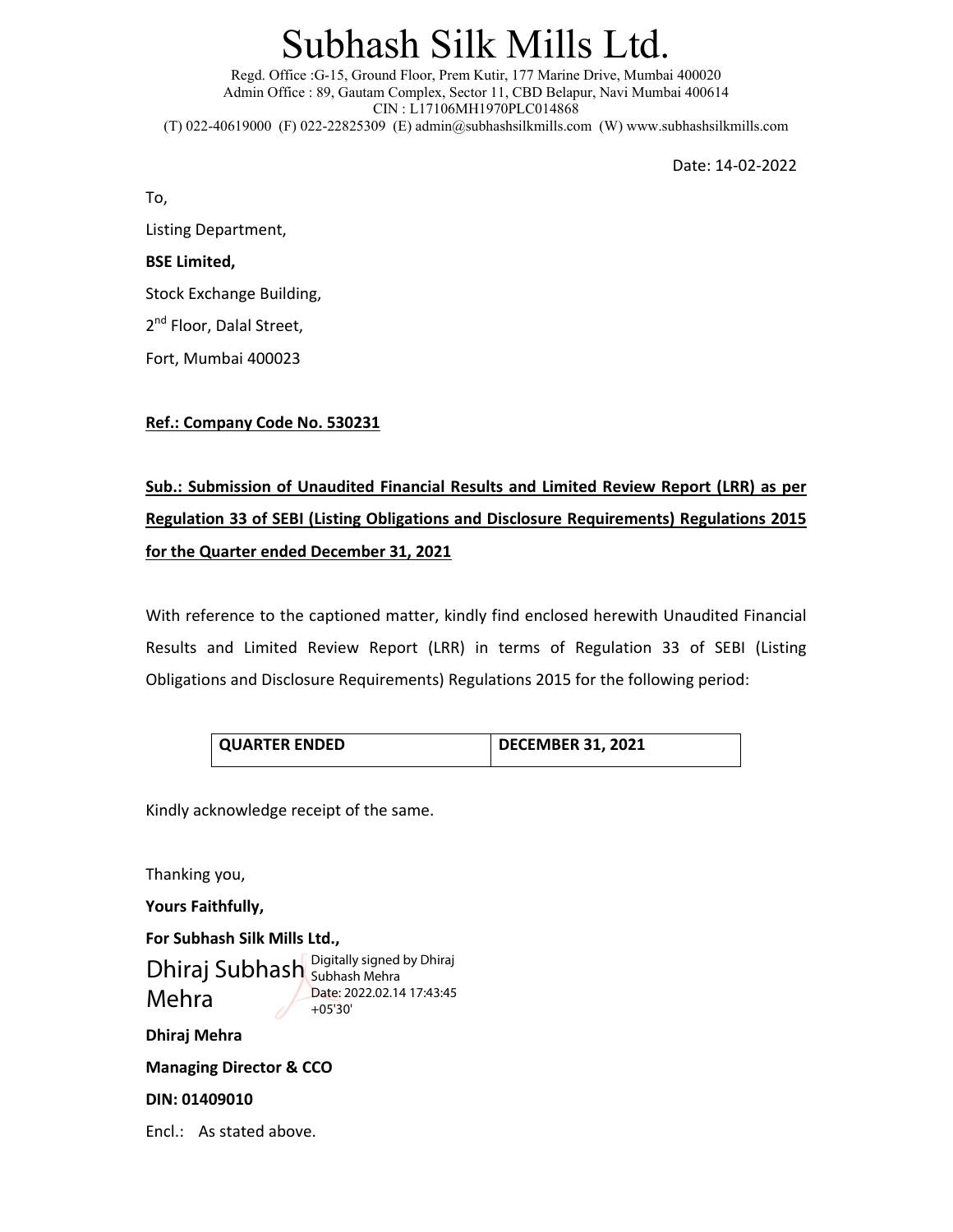## Subhash Silk Mills Ltd.

G-15, Prem Kutir, Gr Floor, 177 Marine Drive, Mumbai 400020

CIN No. : L17106MH1970PLC014868<br>(T) +91-22-40619000 (F) +91-22-22825309 :: (E) admin@subhashsilkmills.com (W) www.subhashsilkmills.com)

|                |                                                                    |                                             | UNAUDITED FINANCIAL RESULTS FOR THE QUARTER ENDED 31ST DECEMBER 2021 |                          |                             |                  |                        |
|----------------|--------------------------------------------------------------------|---------------------------------------------|----------------------------------------------------------------------|--------------------------|-----------------------------|------------------|------------------------|
|                |                                                                    | <b>Ouarter Ended</b><br><b>Year to Date</b> |                                                                      |                          |                             |                  | +Uv1#Lq#odnkv,         |
|                |                                                                    | 31.12.21                                    | 30.09.21                                                             | 31.12.20                 | 31.12.21                    | 31.12.20         | Year Ended<br>31.03.21 |
| Sr No          | <b>Particulars</b>                                                 | <b>Unaudited</b>                            | <b>Unaudited</b>                                                     | <b>Unaudited</b>         | <b>Unaudited</b>            | <b>Unaudited</b> | Audited                |
|                |                                                                    |                                             |                                                                      |                          |                             |                  |                        |
| $\mathbf{1}$   | <b>Revenues from Operations</b>                                    |                                             |                                                                      |                          |                             |                  |                        |
|                | a. Revenue from sale of Products                                   | $\overline{\phantom{a}}$                    | 0.44                                                                 | 1.14                     | 0.84                        | 1.14             | 1.14                   |
|                | b. Other Operating Revenue                                         | $\overline{\phantom{a}}$                    |                                                                      |                          |                             |                  |                        |
|                | Total Revenue from Operation (I+II)                                | $\blacksquare$                              | 0.44                                                                 | 1.14                     | 0.84                        | 1.14             | 1.14                   |
| $\overline{2}$ | <b>Other Income</b>                                                | 61.87                                       | 76.29                                                                | 58.48                    | 200.04                      | 172.84           | 233.81                 |
| 3              | Total Income (1+2)                                                 | 61.87                                       | 76.73                                                                | 59.62                    | 200.88                      | 173.98           | 234.95                 |
| $\overline{4}$ | <b>Expenses</b>                                                    |                                             |                                                                      |                          |                             |                  |                        |
|                | a) Cost of materials consumed                                      | $\overline{\phantom{a}}$                    | 0.31                                                                 | 0.88                     | 0.60                        | 0.88             | 0.88                   |
|                | b) Purchase of stock in trade                                      | $\blacksquare$                              | $\blacksquare$                                                       |                          |                             |                  |                        |
|                | c) Change in Inventories of Finished Goods, Work in                | $\blacksquare$                              | 0.29                                                                 | (0.09)                   | 0.29                        | (0.09)           | (0.08)                 |
|                | Progress and Stock in Trade                                        |                                             |                                                                      |                          |                             |                  |                        |
|                | d) Employee Benefit Expenses                                       | 4.01                                        | 4.01                                                                 | 3.70                     | 12.03                       | 10.43            | 25.35                  |
|                | e) Finance Cost                                                    | 3.05                                        | 1.71                                                                 | 4.05                     | 7.29                        | 13.39            | 16.47                  |
|                | f) Depreciation, Impairment and amortisation expenses              | 12.99                                       | 12.99                                                                | 12.96                    | 38.96                       | 38.90            | 51.87                  |
|                | g) Manufacturing and Operating Expenses                            | $\sim$                                      | (0.06)                                                               | $\sim$                   | $\mathbf{r}$                | $\mathbf{r}$     | $\mathbf{r}$           |
|                | h) Administrative and Other Expenses                               | 23.26                                       | 29.04                                                                | 27.25                    | 89.69                       | 64.32            | 85.46                  |
|                | <b>Total Expenses</b>                                              | 43.31                                       | 48.29                                                                | 48.75                    | 148.86                      | 127.83           | 179.95                 |
| 5              | Profit (+)/ Loss (-) before exceptional items                      |                                             |                                                                      |                          |                             |                  |                        |
|                | and taxes (3-4)                                                    | 18.56                                       | 28.44                                                                | 10.87                    | 52.02                       | 46.15            | 55.00                  |
| 6              | <b>Exceptional items</b>                                           | $\overline{a}$                              | $\overline{a}$                                                       | $\overline{a}$           |                             |                  | $\overline{a}$         |
|                |                                                                    |                                             |                                                                      | 10.87                    |                             | 46.15            |                        |
| 7<br>8         | Profit (+)/ Loss (-) before Tax (5+6)                              | 18.56                                       | 28.44                                                                |                          | 52.02                       |                  | 55.00                  |
|                | <b>Tax Expenses</b>                                                |                                             |                                                                      |                          |                             |                  |                        |
|                | a) Current Tax                                                     | 7.42                                        | 8.70                                                                 | 3.89                     | 18.57                       | 14.99            | 24.00                  |
|                | b) Deferred Tax                                                    | 0.07                                        | (0.05)                                                               | 0.23                     | 0.16                        | 0.54             | (2.20)                 |
|                | c) Tax Expenses related to earlier years                           | $\overline{\phantom{a}}$                    | $\sim$                                                               |                          | $\mathcal{L}_{\mathcal{A}}$ | 0.06             | 2.12                   |
| 9              | Net Profit (+)/ Loss (-) after tax before Share of Accociates (7-8 | 11.07                                       | 19.79                                                                | 6.75                     | 33.29                       | 30.56            | 31.08                  |
| 10             | Share of Profit (+)/ Loss (-) of Associates                        | $\overline{a}$                              | $\overline{a}$                                                       | $\blacksquare$           | $\overline{a}$              | $\blacksquare$   | $\overline{a}$         |
| 11             | Net Profit (+)/ Loss (-) for the period/Year (9+10)                | 11.07                                       | 19.79                                                                | 6.75                     | 33.29                       | 30.56            | 31.08                  |
| 12             | Profit for the period/year attributable to                         |                                             |                                                                      |                          |                             |                  |                        |
|                | a) Shareholders of the Company                                     | 11.07                                       | 19.79                                                                | 6.75                     | 33.29                       | 30.56            | 31.08                  |
|                | b) Non-controlling Interest                                        | ٠                                           | ٠                                                                    | ٠                        |                             |                  | $\blacksquare$         |
| 13             | Other Comprehensive Income/Loss for the period/Year                |                                             |                                                                      |                          |                             |                  |                        |
|                | A (i) Items that will not be reclassified subsequently to profit   |                                             |                                                                      |                          |                             |                  |                        |
|                | or loss                                                            | $\overline{\phantom{a}}$                    | $\blacksquare$                                                       | $\overline{\phantom{a}}$ | $\blacksquare$              | $\blacksquare$   | $\blacksquare$         |
|                | (ii) Tax on above                                                  | $\frac{1}{2}$                               | $\blacksquare$                                                       | $\overline{\phantom{a}}$ | $\overline{\phantom{a}}$    | $\blacksquare$   | $\blacksquare$         |
|                | B (i) Items that will be reclassified subsequently to profit       |                                             |                                                                      |                          |                             |                  |                        |
|                | or loss                                                            | $\overline{a}$                              | $\sim$                                                               | $\mathbb{Z}^2$           | $\overline{a}$              | $\overline{a}$   | $\sim$                 |
|                | (ii) Tax on above                                                  | $\blacksquare$                              | $\blacksquare$                                                       | $\overline{\phantom{a}}$ | $\blacksquare$              | $\blacksquare$   | $\blacksquare$         |
|                | Total of Other Comprehensive Income/Loss for the period/Year       | $\overline{a}$                              | $\overline{a}$                                                       | $\overline{\phantom{a}}$ |                             | $\overline{a}$   | $\overline{a}$         |
| 14             | Total Comprehensive Income/Loss for the period/Year (11+13         | 11.07                                       | 19.79                                                                | 6.75                     | 33.29                       | 30.56            | 31.08                  |
| 15             | Total Comprehensive Income for the period/year attributable to     |                                             |                                                                      |                          |                             |                  |                        |
|                | a) Shareholders of the Company                                     | 11.07                                       | 19.79                                                                | 6.75                     | 33.29                       | 30.56            | 31.08                  |
|                | b) Non-controlling Interest                                        | $\blacksquare$                              | $\blacksquare$                                                       | $\blacksquare$           | $\blacksquare$              | ä,               | $\blacksquare$         |
|                |                                                                    |                                             |                                                                      |                          |                             |                  |                        |
| 16             | Paid up equity share capital                                       | 404.94                                      | 404.94                                                               | 404.94                   | 404.94                      | 404.94           | 404.94                 |
|                | (Face Value of the Share Rs.10/- each)                             |                                             |                                                                      |                          |                             |                  |                        |
| 17             | <b>Other Equity</b>                                                |                                             |                                                                      |                          |                             |                  | 565.97                 |
| 18             | Earning Per Share in Rs. (Not Annualised)                          |                                             |                                                                      |                          |                             |                  |                        |
|                | a) Basic                                                           | 0.26                                        | 0.47                                                                 | 0.16                     | 0.79                        | 0.72             | 0.73                   |
|                | b) Dilluted                                                        | 0.26                                        | 0.47                                                                 | 0.16                     | 0.79                        | 0.72             | 0.73                   |

1 The above unaudited results for the quarter ended 31st December 2021 have been received by the Audit committee and approved by the Board of Directors at its meeting held on 14th February, 2022 .

2 The financial results have been prepared in accordance with Indian Accounting Standards ('Ind AS') prescribed under section 133 of the Companies Act, 2013 read with relevant rules there under and in terms of Regulation 33 of the SEBI (Listing Obligations and Disclosure Requirements) Regulations, 2015 (as amended) and SEBI circular dated 5th July 2016.

#### **On behalf of Subhash Silk Mills Limited**

|                            | Dhiraj Subhash Digitally signed by<br>Dhiraj Subhash Mehra<br>Date: 2022.02.14<br>Mehra<br>17:43:27 +05'30' |  |  |  |
|----------------------------|-------------------------------------------------------------------------------------------------------------|--|--|--|
| Place :- Mumbai            | Dhirai Mehra                                                                                                |  |  |  |
| Date: - 14th February 2022 | <b>Managing Director &amp; CCO</b><br>DIN: 01409010                                                         |  |  |  |